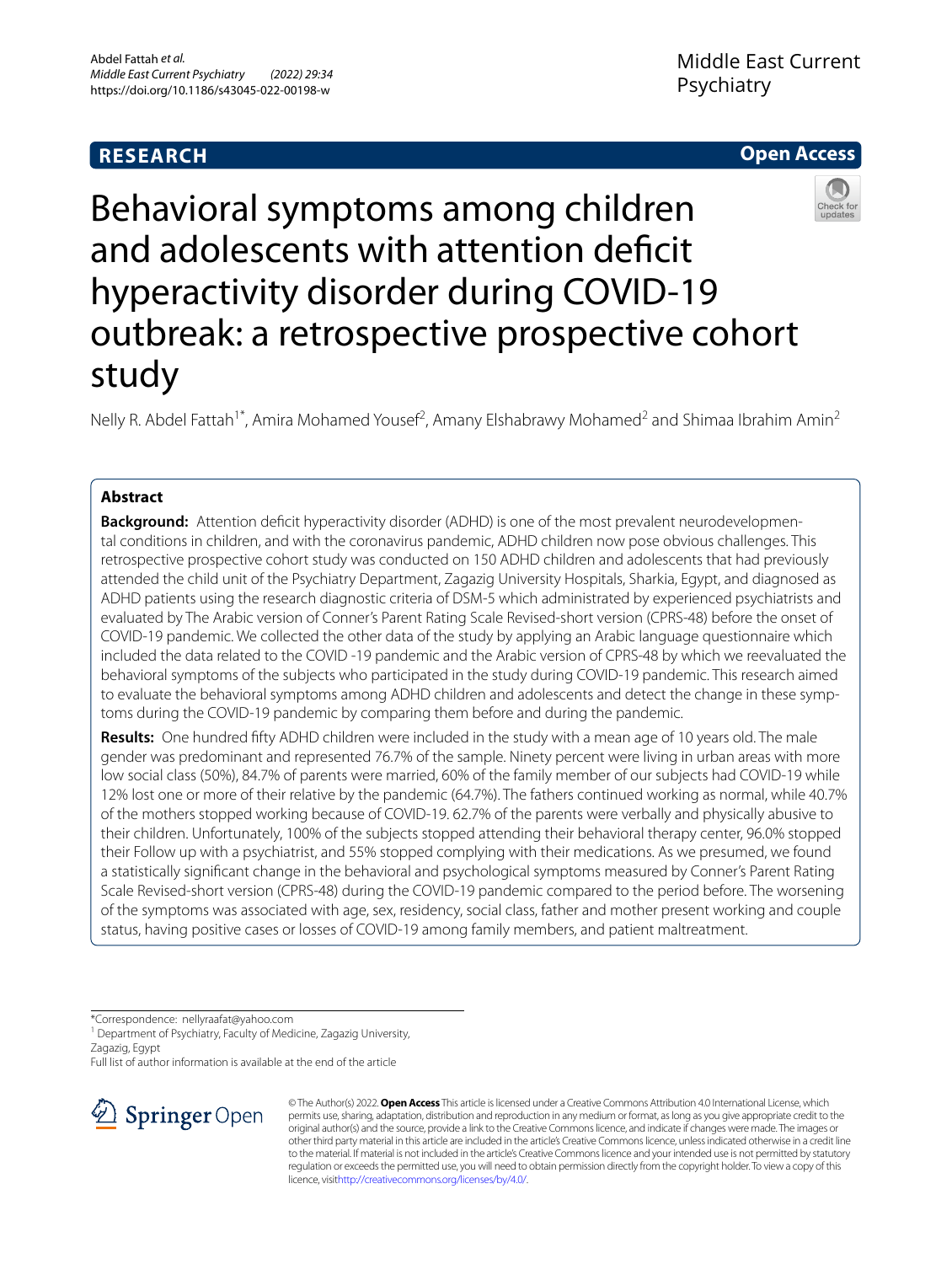**Conclusions:** To conclude, this study suggests that the lockdown caused by the COVID-19 pandemic has worsened symptoms in a signifcant number of children and adolescents with ADHD, which needs clinical attention. Moreover, the patients' psychiatric follow-up and compliance with their medications were markedly afected. Additionally, the lockdown has also led to an increase in the abusive behavior of the parents towards their children.

**Keywords:** Covid-19, ADHD, Psychological, Behavioral symptoms

### **Background**

By January 2020, an epidemic of the emerging coronavirus disease COVID-19 had been identifed as a Public Medical Crisis of Worldwide Signifcance. WHO has issued an alert indicating the possibility of COVID-19 spreading to other nations. WHO made the latest declaration that COVID-19 is now a pandemic [[1\]](#page-10-0).

COVID-19 is caused by a recently discovered coronavirus that would trigger SARS in man (following zoonotic exposure) [\[2\]](#page-10-1). At the onset of the pandemic, most scientifc studies have been conducted to clarify better the virus's characteristics and how to handle it [\[3](#page-10-2)].

As the coronavirus pandemic quickly spreads around the globe, it is causing a signifcant level of anxiety and apprehension, which is more evident in specifc communities, including older adults, medical professionals, and people with chronic illnesses, in particular. The COVID-19 pandemic will increase mental health problems among those with pre-existing psychiatric conditions [\[4](#page-10-3)].

ADHD is a neurodevelopmental condition characterized by inattention, hyperactivity, and impulsivity. It has a notable impact on an individual's ability to function and complete daily tasks [[5\]](#page-10-4). 5.3% of the world's population sufers from this disorder which is one of the most frequent psychiatric conditions throughout infancy [\[6](#page-10-5)]. Children with ADHD encounter multiple problems throughout that time of life. The COVID-19 pandemic tremendously infuenced every area of their lives to intensify ADHD symptoms [\[7](#page-10-6)].

They cannot comprehend the changing circumstances around them from the caregivers' intimate signals. They cannot be contained to a position and do not access objects they may touch, causing an infection to themselves or their family members. Because of being restricted to one location, ADHD patients are more likely to be anxious and susceptible to impulsive behavior, making it impossible for parents to involve them in constructive activities [[8\]](#page-10-7).

The pandemic of COVID-19 is massive, both in nature and magnitude. A fear reaction to coronavirus with the enormous media information which could worsen children's psychological and behavioral symptoms [\[9](#page-10-8)]. Research on normal children and adolescents reported that COVID-19 and its constraint measures had tremendous infuences on the emotional state and social interactions  $[10, 11]$  $[10, 11]$  $[10, 11]$  $[10, 11]$ . Still, there are great difficulties in explaining the lockdown efect on the behavior and mood of children and adolescents with ADHD due to the following causes. First, the deteriorating mood and behavioral of those patients are usually shown with diferent severity degrees, and that is independent of the COVID-19 distress; consequently, we may defne the impact of constraint measures caused by the pandemic on ADHD patients by the variations in the degree of severity compared to their previous condition. Second, knowing that ADHD patients' overall functioning dramatically depends on their environmental circumstances [\[12](#page-10-11)], we might think their emotional and behavioral diferences during COVID-19 could be an essential clue to the change that may occur compared to their previous lifestyle. This study aimed to evaluate the behavioral and psychological symptoms of ADHD children and adolescents, compare them before and during COVID-19, and assess the association between their symptomatology with the sociodemographic and other clinical characteristics.

#### **Methods**

#### **Study design**

A retrospective prospective cohort study was conducted among ADHD children and adolescents who had previously attended the child unit of the Psychiatry Department, Zagazig University Hospitals, Sharkia, Egypt, and were diagnosed as ADHD patients using the research diagnostic criteria of DSM-5 administrated by experienced psychiatrists before the onset of COVID-19 epidemics. The study was performed in the period from May 15 to August 31, 2020.

#### **Study subjects**

One hundred ffty ADHD children and adolescents were selected for this study from the child unit fles recorded before COVID-19 pandemics at the hospital mentioned above.

The participants were chosen according to specific criteria as they previously fulflled DSM-5 criteria for ADHD, with ages ranging from 6 to 17 years old. We included both sex and all socioeconomic classes. Still, we excluded any ADHD cases with an  $IQ < 90$  (which was previously documented in our fles) and patients with chronic medical illness or sensory deficit.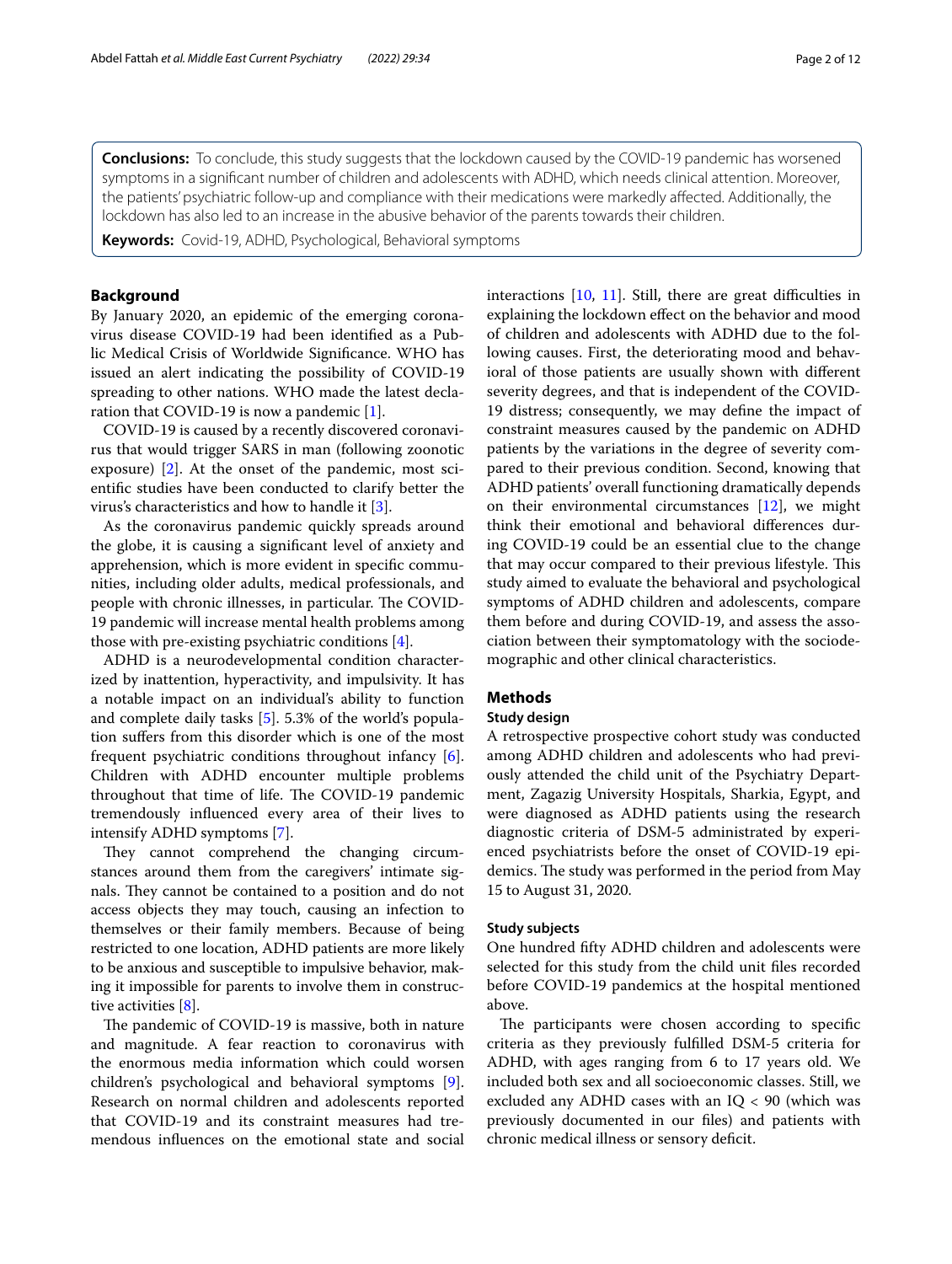#### **Sampling**

To evaluate the behavioral and psychological symptoms of ADHD children and adolescents, compare them before and during COVID-19, the sample size was calculated using power analysis. A minimum total sample size of 147 was sufficient to detect an effect size of 0.3 at a power of 0.95%, a confdence level of 95% at a signifcance level of 0.05. The sample size was calculated using  $G^*$ Power software version Version 3.1.9.6 [[13\]](#page-10-12). A total sample size of 150 patients was applied. The sample size was also confirmed with The OPEN EPI software package used to calculate our sample  $[14]$  $[14]$ . The sample size was raised by 10% to compensate for the expected dropout.

#### **Study tools and steps**

First, patients' data were collected retrospectively from patients' fles at the child unit of the psychiatry department at Zagazig University Hospitals which were previously diagnosed as ADHD patients using the research diagnostic criteria of DSM-5, which was administrated by experienced psychiatrists and evaluated by The Arabic version of Conner's Parent Rating Scale Revised-short version (CPRS-48) before the onset of COVID-19 pandemic. Also, these data included their social status, which was previously evaluated by the scoring system of Fahmy and El-Sherbini for measurement of socioeconomic status [\[15](#page-10-14)].

Second, we contacted the parents or caregivers of eligible ADHD patients to inform them about the goal of the study and the techniques. Those who accepted to participate in our study were then sent a message outlining the details of the study. This was a closed trial, with participants drawn from a specifc sample of ADHD patients identified personally by the research team. The researcher distributed an electronic Google form to the participants that contained the entire questionnaire, which was then gathered on an excel form for analysis. Just the research team had access to the participants' identities that were concealed throughout data processing. The electronic google form consisted of three parts:

- 1. The first part: it included the aim of our study, its procedures and a binary "yes" or "no" inquiry showing the participants' acceptance or refusal to be involved in our research
- 2. The second part: included an Arabic language questionnaire. It consists of questions related to sociodemographic data, marital status of the parents, and COVID-19 infection or related fatalities among family members. Parent's present working status, the availability of face–to–face behavioral therapy center, the consultation with the child's psychiatrist during the pandemic, and the pharmacological treatment for behavior problems if present and the compliance

with it. Parent's response towards the patient's behavior problems.

3. The third part: included the Arabic version of Conner's Parent Rating Scale Revised-short version (CPRS-48). The reevaluation of the behavioral symptoms of the subjects who participated in the study was done. This brief assessment form is composed of subscales that measure (a) conduct difficulties, (b) learning difficulties, (c) psychosomatic difculties, (d) impulsive–hyperactivity, and (e) anxiety, as well as (f) the item hyperactivity index. The parent(s) graded their children's behavior throughout the preceding month on 4-point ratings ranging from zero (no problems) to three (severe problems). Typically, this scale takes about half an hour to complete. Each question's score is transformed into a *t* score with a mean of 50 and a standard deviation of 10. If the child's *t* scores are two standard deviations above the average, they have a particular behavior difficulty [[16\]](#page-10-15). The national institute of mental health established the validity, reliability, and stability of this measure. The reliability of test-retest and inter-rater comparisons were (0.64 and 0.68), correspondingly [\[17](#page-10-16)].

Three psychiatry department specialists evaluated the questionnaire's content validity. These specialists evaluated the questionnaire's coherence, relevancy, and comprehensiveness. A pilot study was done 1 month preceding data gathering to detect any challenges in responding to the questionnaire and to assess its reliability. Because of the modifcations in the fnal version of the questionnaire, the pilot research sample was omitted from the overall sample.

#### **Statistical analysis**

SPSS software version 27 was used for statistical analysis [[18](#page-10-17)]. Tables were used to present the data. The mean and standard deviation were used to show quantitative data. Frequencies and proportions were used to portray qualitative data. To establish variable distribution features and variance homogeneity, the Kolmogorov-Smirnov and Levene tests were utilized. The paired *t* test is used to assess paired data.

To assess qualitative variables, Pearson's chi-squared test and chi-square for linear trend were utilized as needed. As appropriate, the Student *t* test and the Mann-Whitney *U* test were employed to compare quantitative variables between the two groups. When relevant, one-way ANOVA and the Kruskal-Wallis test compared quantitative variables between more than two groups. A *P* value of 0.05 was considered statistically signifcant.

## **Results**

Table [1](#page-3-0) revealed that the mean age of the participants was 10 years old. The male gender was predominant and represented 76.7% of the sample. Ninety percent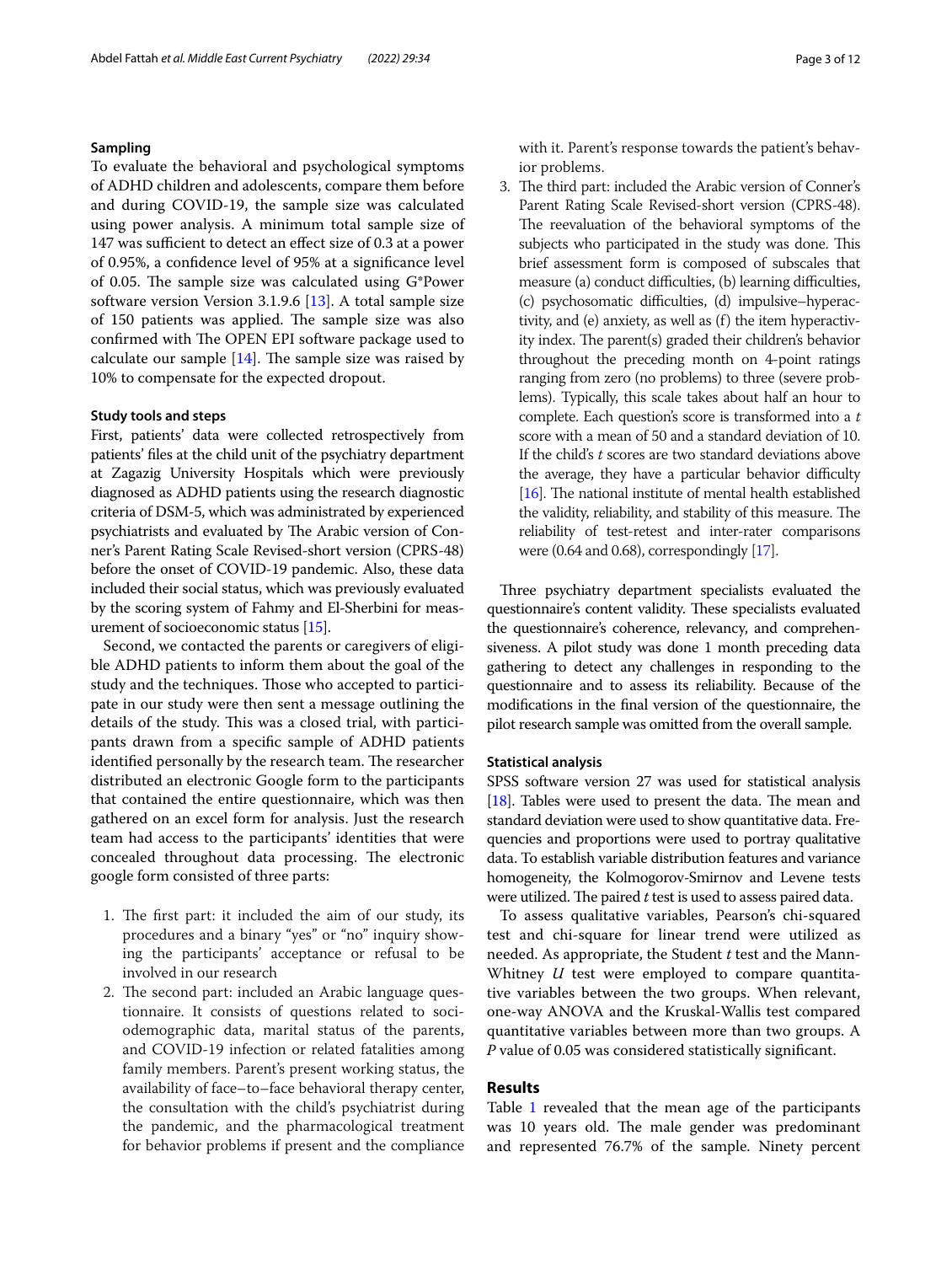## <span id="page-3-0"></span>**Table 1** General characteristics of the study participants

| <b>Variables</b>                                                                                 | Study participants ( $n = 150$ ) | Chi-square |              |
|--------------------------------------------------------------------------------------------------|----------------------------------|------------|--------------|
|                                                                                                  |                                  | Chi-       | Sign.        |
| Age of child (years): Mean $\pm$ SD                                                              | $10.3 \pm 3.1$                   | 8.07       | 0.707 ns     |
| Sex, n (%):                                                                                      |                                  |            |              |
| Male                                                                                             | 115 (76.7%)                      | 13.89      | $< 0.001$ ** |
| Female                                                                                           | 35 (23.3%)                       |            |              |
| Residence, n (%):                                                                                |                                  |            |              |
| Urban                                                                                            | 135 (90.0%)                      | 63.04      | $< 0.001$ ** |
| Rural                                                                                            | 15 (10%)                         |            |              |
| Social class, n (%):                                                                             |                                  |            |              |
| Low                                                                                              | 75 (50.0%)                       | 60.20      | $< 0.001$ ** |
| Middle                                                                                           | 52 (34.7%)                       |            |              |
| High                                                                                             | 23 (15.3%)                       |            |              |
| Marital state of the parents, $n$ (%):                                                           |                                  |            |              |
| Married                                                                                          | 127 (84.7%)                      | 96.24      | $< 0.001**$  |
| Divorced                                                                                         | 14 (9.3%)                        |            |              |
| Widow                                                                                            | $9(6.0\%)$                       |            |              |
| The number of other siblings, n (%):                                                             |                                  |            |              |
| Median (range)                                                                                   | $2(1-4)$                         | 20.47      | $< 0.001$ ** |
| Confirmed positive cases of COVID-19 among family members, n (%):                                |                                  |            |              |
| Yes                                                                                              | 90 (60.0%)                       | 8.49       | $< 0.001$ ** |
| No                                                                                               | 60 (40.0%)                       |            |              |
| Lost family member due to COVID-19, n (%):                                                       |                                  |            |              |
| Yes                                                                                              | 18 (12.0%)                       | 72.98      | $< 0.001$ ** |
| No                                                                                               | 132 (88.0%)                      |            |              |
| Father's current working state, n (%):                                                           |                                  |            |              |
| Go to work as regular                                                                            | 97 (64.7%)                       | 79.51      | $< 0.001$ ** |
| Online working from home                                                                         | 32 (21.3%)                       |            |              |
| Not working because of COVID-19                                                                  | 18 (12.0%)                       |            |              |
| Not working since before COVID-19                                                                | $3(2.0\%)$                       |            |              |
| Mother's current working state, n (%):                                                           |                                  |            |              |
| Not working because of COVID-19                                                                  | 61 (40.7%)                       | 20.69      | $< 0.001**$  |
| Not working since before COVID-19                                                                | 41 (27.3%)                       |            |              |
| Online working from home                                                                         | 30 (20.0%)                       |            |              |
| Go to work as regular                                                                            | 18 (12.0%)                       |            |              |
| Direct behavioral therapy's center support since COVID-19, n (%):                                |                                  |            |              |
|                                                                                                  | $0(0.0\%)$                       |            | $> 0.05$ ns  |
| No                                                                                               | 150 (100%)                       |            |              |
| Direct follow-up with a psychiatrist since COVID-19, n (%):                                      |                                  |            |              |
| Yes                                                                                              | $6(4.0\%)$                       | 56.82      | $< 0.001$ ** |
| No                                                                                               | 144 (96.0%)                      |            |              |
| The compliance of the ADHD children on treatment as compared to before COVID-19:                 |                                  |            |              |
| Compliant                                                                                        | 39 (25.9%)                       | 4.26       | $0.039*$     |
| Non-compliant                                                                                    | 111 (74.1%)                      |            |              |
| The parent's managements of the child's behavior problems as compared to before COVID-19, n (%): |                                  |            |              |
| Not abusive                                                                                      | 26 (17.3%)                       | 35.16      | $< 0.001**$  |
| Verbally abusive                                                                                 | 30 (20.0%)                       |            |              |
| Both verbally and physically abusive                                                             | 94 (62.7%)                       |            |              |
|                                                                                                  |                                  |            |              |

\*signifcant, \*\*highly siginifcant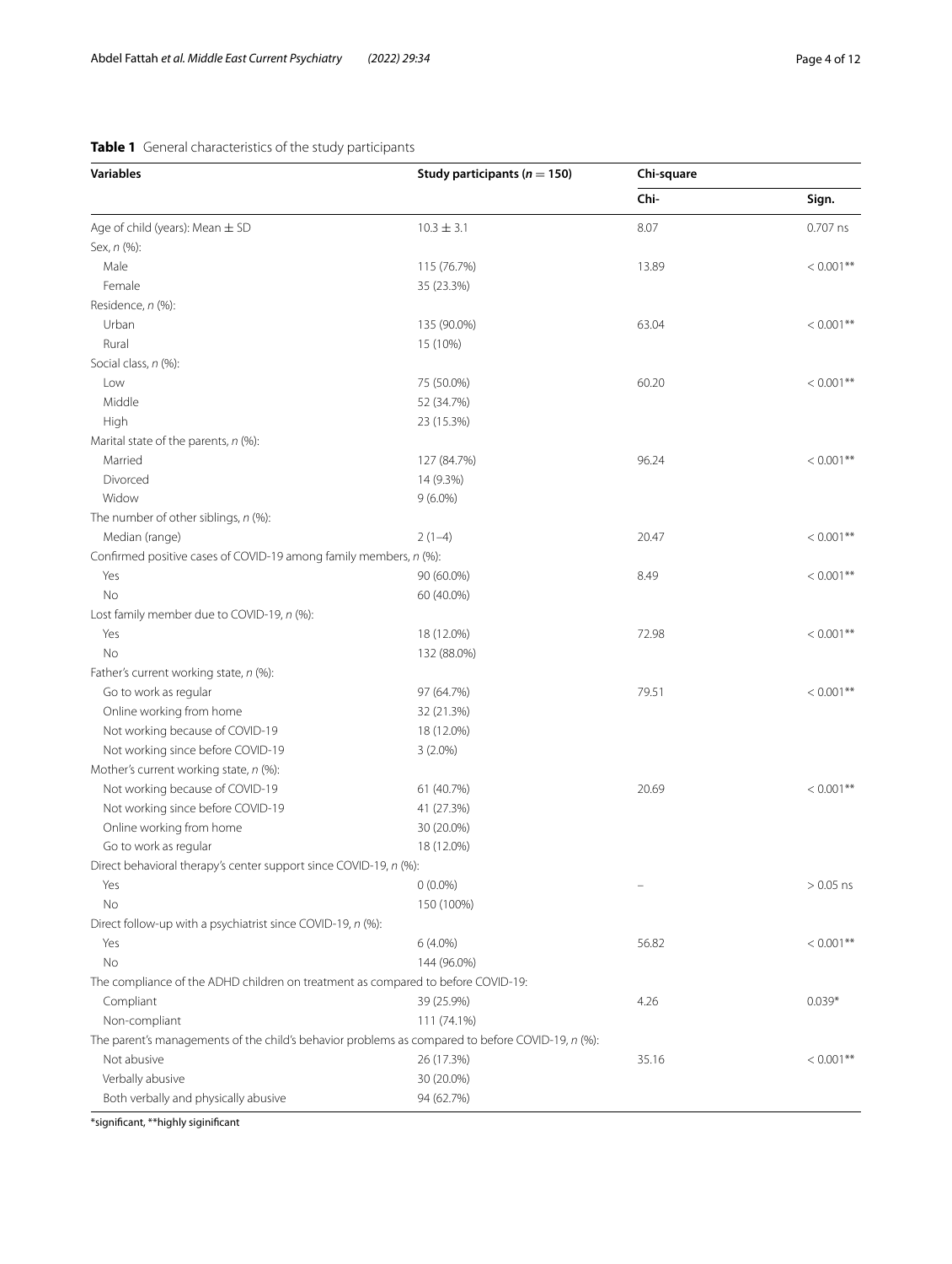were living in urban areas with more low social class (50%), 84.7% of parents were married, 60% of the family member of our subjects had COVID-19, while 12% lost one of their relatives by the epidemic. Twelve percent of the fathers and 40.7% of the mothers stopped working because of COVID-19. 62.7% of the parents were verbally and physically abusive towards their children's behavior problems compared to before COVID-19. Unfortunately, 100% of the subjects stopped attending their behavioral therapy center, and 74.1% stopped taking their medications. While 96% of the ADHD patients did not have a direct follow-up with their psychiatrist since COVID-19.

Table [2](#page-4-0) demonstrated a statistically significant difference in the (CPRS-48) scores before and during COVID-19 pandemic in all the subscales.

Table [3](#page-4-1) indicated that during the pandemic, scores on the conduct, learning, psychosomatic, impulsive-hyperactive, anxiety, and 10-item hyperactivity index subscales increased by 12%, 13.3%, 24.7%, 14%, 38.7%, and 15.3% of ADHD patients, respectively.

<span id="page-4-0"></span>**Table 2** Comparison of Conner's Parent Rating Scale Revisedshort version (CPRS-48) scores before and during COVID-19 pandemic

| ltems                         | <b>Before COVID-19</b> | During COVID-19 | P            |
|-------------------------------|------------------------|-----------------|--------------|
| Conduct score:                |                        |                 |              |
| Mean $\pm$ SD                 | $58.2 \pm 8.0$         | $59.3 \pm 8.7$  | $< 0.001$ ** |
| Average                       | 96 (64.0%)             | 84 (56.0%)      |              |
| High                          | 54 (36.0%)             | 66 (44.0%)      |              |
| Learning score:               |                        |                 |              |
| Mean $\pm$ SD                 | $64.9 \pm 3.5$         | $65.1 \pm 4.4$  | $< 0.001$ ** |
| Average                       | 100 (66.7%)            | 29 (36.7%)      |              |
| High                          | 50 (33.3%)             | 121 (63.3%)     |              |
| Psychosomatic score:          |                        |                 |              |
| Mean $\pm$ SD                 | $54.4 \pm 4.6$         | $58.1 \pm 6.3$  | $< 0.001$ ** |
| Average                       | 135 (90.0%)            | 98 (65.3%)      |              |
| High                          | 15 (10.0%)             | 52 (34.3%)      |              |
| Impulsive hyperactive score:  |                        |                 |              |
| Mean $\pm$ SD                 | $61.4 \pm 7.9$         | $62.8 \pm 8.4$  | $< 0.001$ ** |
| Average                       | 68 (45.3%)             | 53 (35.3%)      |              |
| High                          | 82 (54.7%)             | 97 (64.7%)      |              |
| Anxiety score:                |                        |                 |              |
| Mean $\pm$ SD                 | $55.6 \pm 5.9$         | $61.1 \pm 5.9$  | $< 0.001$ ** |
| Average                       | 109 (72.7%)            | 56 (37.3%)      |              |
| High                          | 41 (27.3%)             | 94 (62.7%)      |              |
| 10-items hyperactivity index: |                        |                 |              |
| Mean $\pm$ SD                 | $66.6 \pm 1.8$         | $66.8 \pm 2.9$  | $0.016*$     |
| Average                       | 90 (60%)               | 46 (30.6%)      |              |
| High                          | 60 (40%)               | 104 (69.4%)     |              |

\*signifcant, \*\*highly siginifcant

<span id="page-4-1"></span>**Table 3** Change in the Conner's Parent Rating Scale Revisedshort version (CPRS 48) scores during COVID-19 pandemic

| <b>Conner's 3rd Edition</b>     |            | Change after COVID-19 pandemic |            | P            |
|---------------------------------|------------|--------------------------------|------------|--------------|
| (PARENT Short Form)             |            | Increased No change Decreased  |            |              |
| Conduct score                   | 18 (12.0%) | 126 (84.0%)                    | $6(4.0\%)$ | $0.02*$      |
| Learning score                  | 20 (13.3%) | 124 (82.7%)                    | $6(4.0\%)$ | $0.01*$      |
| Psychosomatic score             | 37 (24.7%) | 113 (75.3%)                    | $0(0.0\%)$ | $< 0.001**$  |
| Impulsive hyperactive<br>score  | 21 (14.0%) | 123 (82.0%)                    | $6(4.0\%)$ | $0.01*$      |
| Anxiety score                   | 58 (38.7%) | 87 (58.0%)                     | 5(3.3%)    | $< 0.001$ ** |
| 10-items hyperactivity<br>index | 23 (15.3%) | 118 (78.7%)                    | $9(6.0\%)$ | $0.03*$      |

\*signifcant, \*\*highly siginifcant

Table [4](#page-5-0) revealed a statistically significant association between the increase in the conduct behavior score and some factors like having family members infected with coronavirus or deaths related to it. Not working fathers because of COVID-19, an absence of psychiatric followup, and the presence of physical and verbal maltreatment of the child.

It also showed the association between increased learning problem scores and COVID-19 cases or deaths among the family members and the absence of psychiatric followup. Moreover, it demonstrated that the increased psychosomatic scores were statistically associated with the younger age of the child, male sex, married parents, working status of the father, and not abusive parents.

Table [5](#page-7-0) revealed that the increased impulsive-hyperactive scores were associated with male sex and grief due to COVID-19. At the same time, the increased anxiety and 10-items hyperactivity index score were associated with the younger age of the child, male sex, divorced parents, and the working status of the father.

#### **Discussion**

COVID-19 is produced by a recently discovered coronavirus [[19\]](#page-10-18). It was observed for the frst time in December 2019 in Central China, from the frst day the outbreak began, most clinical and scientifc work has been directed toward increasing our knowledge about the virus' characteristics and pathogenic arsenal to cure and prevent infection [[3\]](#page-10-2). However, some research indicates that the pandemic exposes a possible shortage in emergency psychiatric care  $[20]$  $[20]$ . The COVID-19 epidemic, in particular, would result in increased emotional distress among the general populace and an increased risk of or worsening of pre-existing mental health conditions [[3\]](#page-10-2).

Among vulnerable groups, young people with ADHD are of signifcant concern because of the COVID-19 pandemic's possible efects and the additional help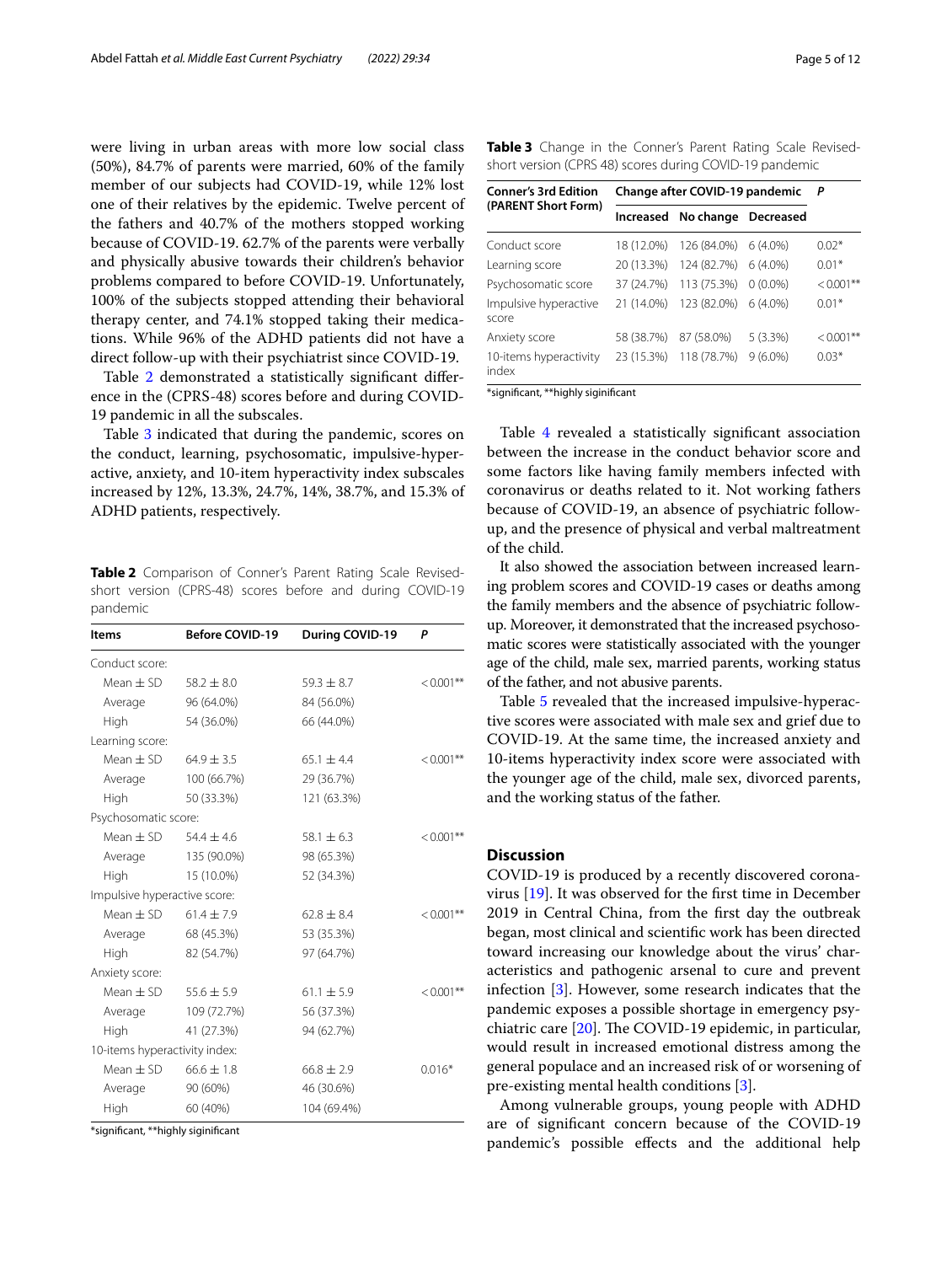<span id="page-5-0"></span>

| i<br>֢                                                                          |
|---------------------------------------------------------------------------------|
|                                                                                 |
|                                                                                 |
| Ï                                                                               |
| í                                                                               |
| Ó<br>¢                                                                          |
| ſ<br>J                                                                          |
|                                                                                 |
| ļ                                                                               |
|                                                                                 |
| ļ                                                                               |
| Ó<br>Ì                                                                          |
| ׇ֚֬֓֡֡<br>١                                                                     |
| i                                                                               |
| į                                                                               |
| í                                                                               |
|                                                                                 |
| S                                                                               |
| $\epsilon$                                                                      |
|                                                                                 |
| į                                                                               |
| ï<br>ׇ֚֬֡                                                                       |
| Ī<br>j                                                                          |
|                                                                                 |
| d<br>١                                                                          |
| ļ<br>)                                                                          |
| Í                                                                               |
| ۱,<br>l                                                                         |
| J                                                                               |
| $\frac{1}{2}$                                                                   |
|                                                                                 |
| )<br>)                                                                          |
|                                                                                 |
| ì<br>֚֬֕<br>١                                                                   |
|                                                                                 |
| ĺ                                                                               |
| l                                                                               |
| $\overline{1}$                                                                  |
| ł                                                                               |
| ١                                                                               |
| Ï<br>j<br>l<br>ĵ                                                                |
| i<br>G<br>5                                                                     |
| j                                                                               |
|                                                                                 |
| $\mathbf{I}$                                                                    |
|                                                                                 |
| $\overline{1}$<br>J                                                             |
|                                                                                 |
|                                                                                 |
| I                                                                               |
|                                                                                 |
| ¢                                                                               |
| l<br>1                                                                          |
| ś<br>I<br>ׇ֚֬֡                                                                  |
| j                                                                               |
| i                                                                               |
|                                                                                 |
|                                                                                 |
| Ï                                                                               |
| í                                                                               |
|                                                                                 |
| Ò                                                                               |
| l<br>j<br>֧֖֖֚֚֚֚֬֝֬                                                            |
| Ì                                                                               |
|                                                                                 |
| ļ                                                                               |
|                                                                                 |
|                                                                                 |
|                                                                                 |
| 5                                                                               |
|                                                                                 |
| ກ                                                                               |
|                                                                                 |
|                                                                                 |
|                                                                                 |
| 3<br>ì                                                                          |
| NG MUNICO                                                                       |
| j                                                                               |
| $\frac{1}{2}$<br>֖֖֖֖֖֖֧ׅ֪ׅ֖֧֪֪֪֪֪֪֪֪֪֪֪֪֪֪֪ׅ֧֚֚֚֚֚֚֚֚֚֚֚֚֚֚֚֚֚֚֚֚֚֚֚֚֚֚֚֚֬֝֝֓֞ |
| ֖֖֖֢ׅׅׅ֪ׅ֪ׅ֪ׅ֪ׅ֪֪ׅ֖֚֚֚֚֚֚֚֚֚֚֚֚֚֡֬֝֬֝֬֝֬֝                                       |
| į                                                                               |
| i<br>ξ                                                                          |
|                                                                                 |
| $\frac{1}{2}$<br>í                                                              |
|                                                                                 |
|                                                                                 |
| d                                                                               |
|                                                                                 |
|                                                                                 |
|                                                                                 |
|                                                                                 |
|                                                                                 |
|                                                                                 |
|                                                                                 |
|                                                                                 |
|                                                                                 |
|                                                                                 |
|                                                                                 |
|                                                                                 |
|                                                                                 |
|                                                                                 |
|                                                                                 |

| Variables                                                         | Conduct score    |                   |                       | Learning score   |                  |                | Psychosomatic score |                   |                          |
|-------------------------------------------------------------------|------------------|-------------------|-----------------------|------------------|------------------|----------------|---------------------|-------------------|--------------------------|
|                                                                   | Average (n = 84) | High ( $n = 66$ ) | $\mathbf{r}$          | Average (n = 29) | $High (n = 121)$ | $\mathbf{r}$   | Average (n = 98)    | High ( $n = 52$ ) | $\overline{\phantom{a}}$ |
| Age of child (years):                                             |                  |                   |                       |                  |                  |                |                     |                   |                          |
| Mean ± SD                                                         | $9.7 \pm 2.6$    | $11.0 \pm 3.5$    | $0.02*$               | $10.3 \pm 2.2$   | $10.3 \pm 3.2$   | $\overline{O}$ | $10.8 \pm 3.1$      | $9.2 \pm 2.6$     | $0.002*$                 |
| Sex, n (%):                                                       |                  |                   |                       |                  |                  |                |                     |                   |                          |
| Male                                                              | 52 (61.9%)       | 63 (95.5%)        | $0.001*$              | 23 (79.3%)       | 92 (76.0%)       | $\overline{0}$ | 89 (90.8%)          | 26 (50.0%)        | $0.001***$               |
| Female                                                            | 32 (38.1%)       | 3(4.5%)           |                       | 6 (20.7%)        | 29 (24.0%)       |                | 9(9.2%)             | 26 (50.0%)        |                          |
| Residence, n (%):                                                 |                  |                   |                       |                  |                  |                |                     |                   |                          |
| Urban                                                             | 78 (92.9%)       | 57 (86.4%)        | $\sim$                | 29 (100%)        | 106 (87.6%)      | $0.04*$        | 86 (87.8%)          | 49 (94.2%)        | 0.2                      |
| Rural                                                             | $6(7.1\%)$       | 9(13.6%)          |                       | 0(0.0%)          | 15 (12.4%)       |                | 12 (12.2%)          | 3 (5.8%)          |                          |
| Social class, n (%):                                              |                  |                   |                       |                  |                  |                |                     |                   |                          |
| $\sqrt{2}$                                                        | 30 (35.7%)       | 45 (68.2%)        | $0.001*$              | 14(48.3%)        | 61 (50.4%)       | 0.5            | 54 (55.1%)          | 21 (40.4%)        | 0.6                      |
| Middle                                                            | 32 (38.1%)       | 20 (30.3%)        |                       | 8 (27.6%)        | 44 (36.4%)       |                | 21 (21.4%)          | 31 (59.6%)        |                          |
| High                                                              | 22 (26.2%)       | $1(1.5\%)$        |                       | 7 (24.1%)        | 16 (13.2%)       |                | 23 (23.5%)          | 0(0.0%            |                          |
| Marital state of the parents, n (%):                              |                  |                   |                       |                  |                  |                |                     |                   |                          |
| Married                                                           | 79 (94.0%)       | 48 (72.7%)        | $0.001*$              | 29 (100%)        | 98 (81.0%)       | $0.04*$        | 77 (78.6%)          | 50 (96.2%)        | $0.01*$                  |
| Divorced                                                          | 5 (6.0%)         | 9(13.6%)          |                       | 0(0.0%)          | 14 (11.6%)       |                | 12 (12.2%)          | 2(3.8%)           |                          |
| Widow                                                             | 0(0.0%           | 9 (13.6%)         |                       | 0(0.0%)          | 9 (7.4%)         |                | 9 (9.2%)            | 0(0.0%            |                          |
| The number of other siblings:                                     |                  |                   |                       |                  |                  |                |                     |                   |                          |
| Median (range)                                                    | $2(0-4)$         | $(0 - 4)$         | $\overline{\text{o}}$ | $2(0-4)$         | $2(0-4)$         | 6.5            | $2(0-4)$            | $2(0-3)$          | O.2                      |
| Confirmed positive cases of COVID-19 among family members, n (%): |                  |                   |                       |                  |                  |                |                     |                   |                          |
| Yes                                                               | 39 (46.4%)       | 51 (77.3%)        | $0.001*$              | 12(41.4%)        | 78 (64.5%)       | $0.02*$        | 63 (64.3%)          | 27 (51.9%)        | $\overline{\text{o}}$    |
| $\frac{1}{2}$                                                     | 45 (53.6%)       | 5 (22.7%)         |                       | 17 (58.6%)       | 43 (35.5%)       |                | 35 (35.7%)          | 25 (48.1%)        |                          |
| Lost family member due to COVID-19, n (%):                        |                  |                   |                       |                  |                  |                |                     |                   |                          |
| Yes                                                               | $6(7.1\%)$       | 12(18.2%)         | $0.001*$              | 0(0.0%)          | (96571) 81       | $0.03*$        | 12 (12.3%)          | 6(11.5%)          | 0.6                      |
| $\frac{9}{2}$                                                     | 78 (92.9%)       | 54 (81.8%)        |                       | 29 (100%)        | 103 (85.1%)      |                | 86 (87.8%)          | 46 (88.5%)        |                          |
| Father's current working state, n (%):                            |                  |                   |                       |                  |                  |                |                     |                   |                          |
| Go to work as regular                                             | 49 (58.3%)       | 48 (72.7%)        | $0.04*$               | 15 (51.7%)       | 82 (67.8%)       | $\degree$      | 63 (64.3%)          | 34 (65.4%)        | $0.001**$                |
| Online working from<br>home                                       | 23 (27.4%)       | 9 (13.6%)         |                       | 8 (27.6%)        | 24 (19.8%)       |                | 17 (17.3%)          | 15 (28.8%)        |                          |
| Not working because<br>of COVID-19                                | 9 (10.7%)        | 9(13.6%)          |                       | 6 (20.7%)        | 12 (9.9%)        |                | 18 (18.4%)          | 0(0.0%)           |                          |
| Not working since<br>before COVID-19                              | 3 (3.6%)         | 0(0.0%            |                       | 0(0.0%)          | 3 (2.5%)         |                | 0(0.0%              | 3 (5.8%)          |                          |
| Mother's current working state, n (%):                            |                  |                   |                       |                  |                  |                |                     |                   |                          |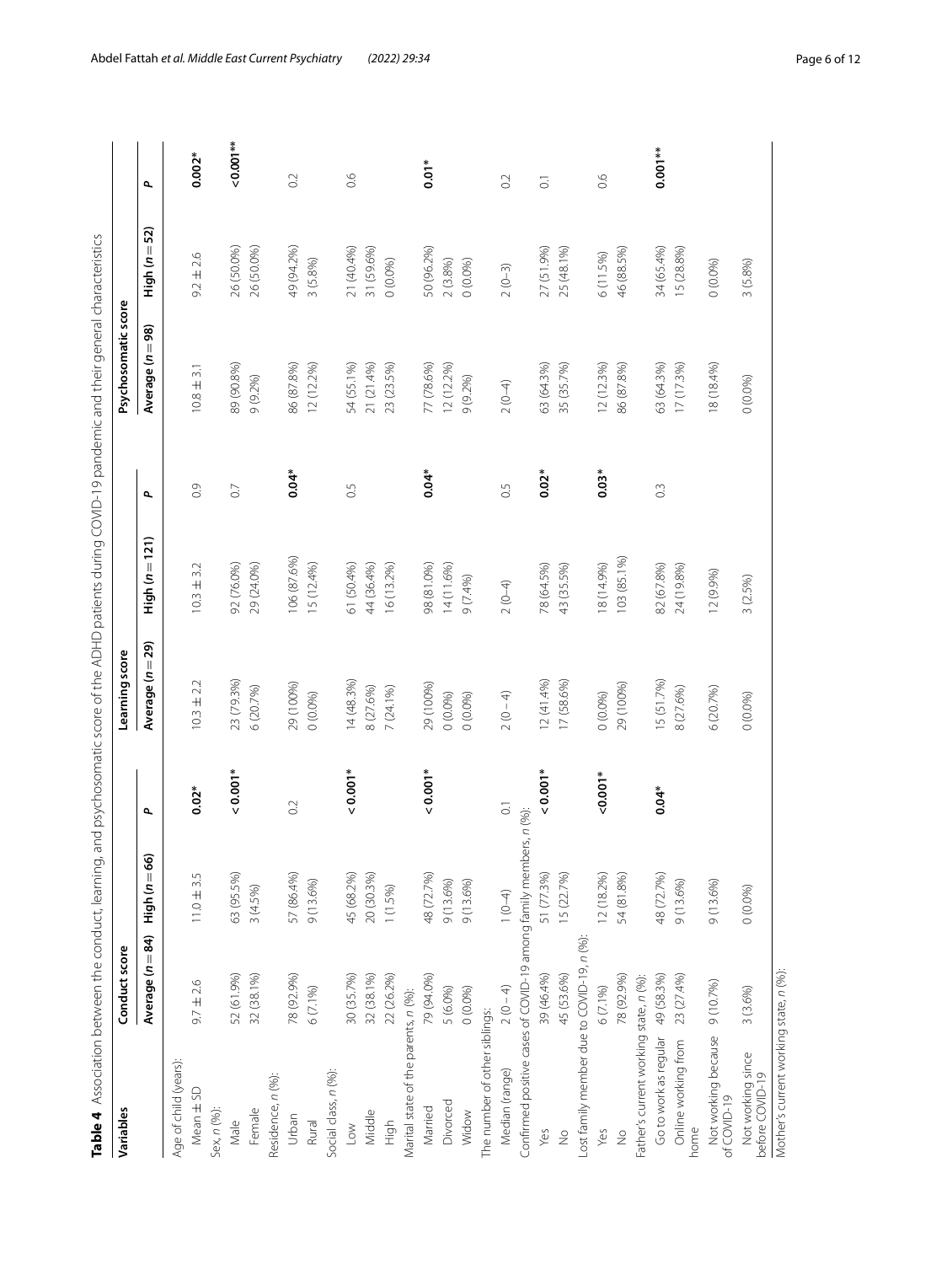| Table 4 (continued)                                                                           |                               |            |                                        |                  |                |          |                     |                   |           |
|-----------------------------------------------------------------------------------------------|-------------------------------|------------|----------------------------------------|------------------|----------------|----------|---------------------|-------------------|-----------|
| Variables                                                                                     | Conduct score                 |            |                                        | Learning score   |                |          | Psychosomatic score |                   |           |
|                                                                                               | Average (n = 84) High (n = 66 |            | ٩                                      | Average (n = 29) | High (n = 121) | ٩        | Average (n = 98)    | High ( $n = 52$ ) | ٩         |
| Not working because 34 (40.5%)<br>of COVID-19                                                 |                               | 27 (40.9%) | $0.001*$                               | 14(48.3%)        | 47 (38.8%)     | $0.001*$ | 35 (35.7%)          | 26 (50.0%)        | $\sim$    |
| Not working since<br>before COVID-19                                                          | 20 (23.8%)                    | 21 (31.8%) |                                        | 0(0.0%           | 41 (33.9%)     |          | 27 (27.6%)          | 14 (26.9%)        |           |
| Online working from 27 (32.1%)<br>nome                                                        |                               | 3(4.5%)    |                                        | 15 (51.7%)       | 5 (12.4%)      |          | 21 (21.4%)          | 9 (17.3%)         |           |
| Direct follow-up with a psychiatrist since COVID-19, n (%):<br>Go to work as regular 3 (3.6%) |                               | 15 (22.7%) |                                        | 0(0.0%)          | 18 (14.9%)     |          | 15 (15.3%)          | 3 (5.8%)          |           |
| Yes                                                                                           | 6 (7.1%)                      | 0(0.0%)    | $0.03*$                                | 3 (10.3%)        | 3 (2.5%)       | $0.05*$  | $6(6.1\%)$          | 0.096             | 0.07      |
| $\frac{1}{2}$                                                                                 | 78 (92.9%)                    | 66 (100%)  |                                        | 26 (89.7%)       | 118 (97.5%)    |          | 92 (93.9%)          | 52 (100%)         |           |
| The compliance of the ADHD children on treatment as com                                       |                               |            | pared to before COVID-19:              |                  |                |          |                     |                   |           |
| Compliant                                                                                     | 29 (44%)                      | 9 (10.7%)  | $0.004*$                               | 15 (51.7%)       | 26 (21.4%)     | $0.017*$ | 59 (60%)            | 8(34.6%)          | 0.06      |
| Non-compliant                                                                                 | 37(56%)                       | 75 (89.3%) |                                        | 14(48.3%)        | 95 (78.2%)     |          | 39 (40%)            | 34 (65.4%)        |           |
| The parent's attitude towards the child's behavior problems                                   |                               |            | as compared to before COVID-19, n (%): |                  |                |          |                     |                   |           |
| Not abusive                                                                                   | 17 (20.2%)                    | 9(13.6%)   | $0.001*$                               | 3 (10.3%)        | 23 (19.0%)     | 0.09     | $6(6.1\%)$          | 20 (38.4%)        | $0.001**$ |
| Verbally abusive                                                                              | 28 (33.3%)                    | 2(3.0%)    |                                        | 3 (10.3%)        | 27 (22.3%)     |          | 18 (18.4%)          | (2 (23.1%)        |           |
| Both verbally and<br>physically abusive                                                       | 39 (46.4%)                    | 55 (83.3%) |                                        | 23 (79.4%)       | 71 (55.7%)     |          | 74 (75.5%)          | 20 (38.5%)        |           |
| *significant, **highly siginificant                                                           |                               |            |                                        |                  |                |          |                     |                   |           |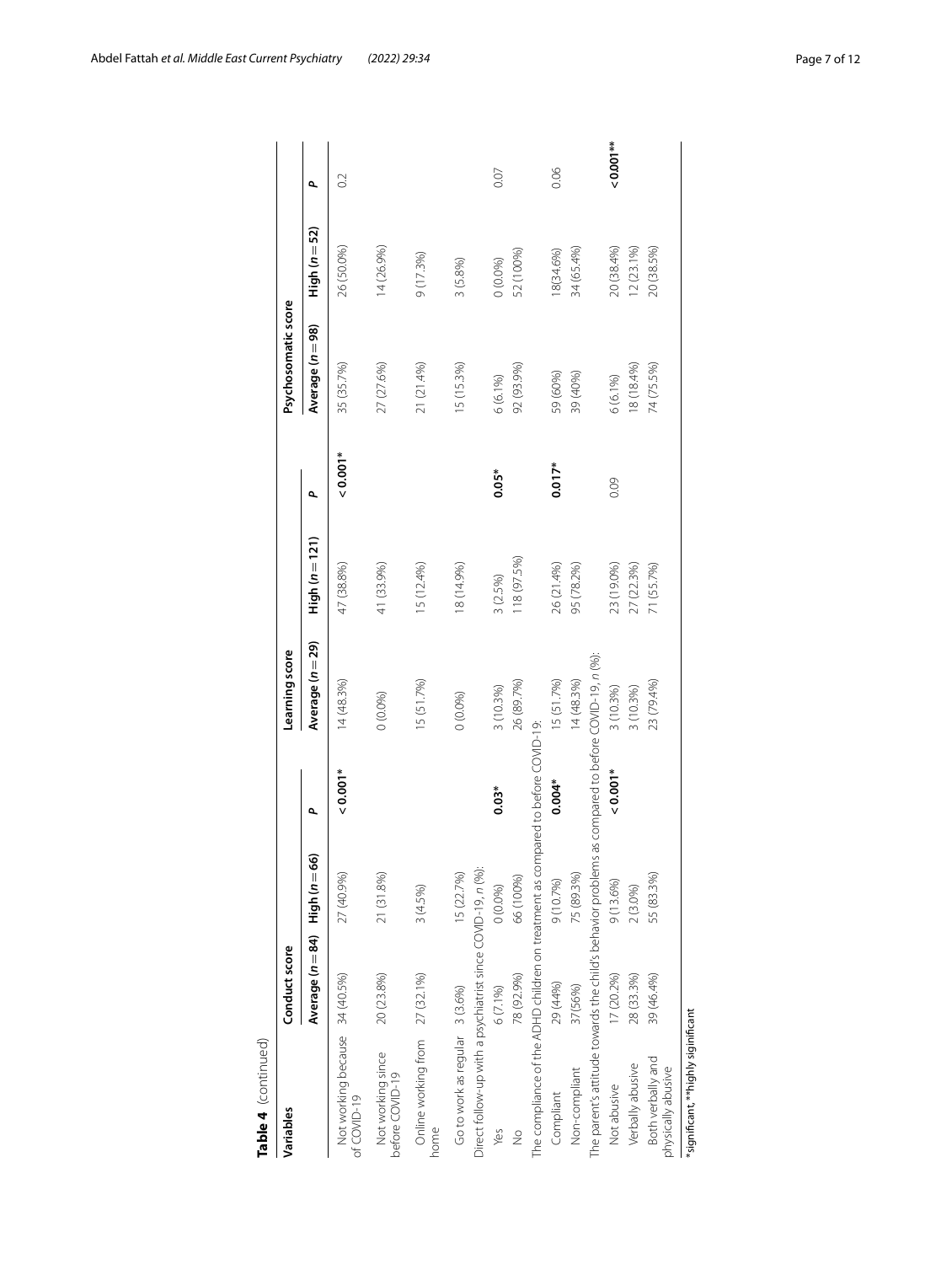<span id="page-7-0"></span>

|   | j | Ï | J | ; | j<br>,<br>J | $\frac{1}{2}$ | hyperactive anxiety and 10-items hyperactivity index score of ADHD patients during COVID-10 pandemic and thair on<br>j<br>5<br>5 | j | $\frac{1}{2}$<br>うりりり |  |  | יל.<br>אני המומר להומלא לא המומר לא המומר לא המומר לא המומר לא המומר לא המומר לא המומר לא המומר לא המומר לא המומר לא ה |  |  |
|---|---|---|---|---|-------------|---------------|----------------------------------------------------------------------------------------------------------------------------------|---|-----------------------|--|--|------------------------------------------------------------------------------------------------------------------------|--|--|
| j |   |   |   |   |             |               |                                                                                                                                  |   |                       |  |  |                                                                                                                        |  |  |

| Variables                                          | Impulsive hyperactive score                                       |                  |                  | Anxiety score    |                          |                  | 10-items hyperactivity index |                    |                          |
|----------------------------------------------------|-------------------------------------------------------------------|------------------|------------------|------------------|--------------------------|------------------|------------------------------|--------------------|--------------------------|
|                                                    | 53)<br>Ш<br>Average (n                                            | 57)<br>High (n = | $\mathbf{r}$     | Average (n = 56) | 94<br>$\mathsf{High}(n=$ | $\mathbf{r}$     | 46<br>Average ( $n =$        | $High (n = 104)$   | $\mathbf{r}$             |
| Age of child (years):                              |                                                                   |                  |                  |                  |                          |                  |                              |                    |                          |
| Mean ± SD                                          | $10.4 \pm 2.6$                                                    | $10.2 \pm 3.3$   | 0.6              | $10.9 \pm 3.4$   | $9.9 \pm 2.8$            | $0.04*$          | $11.1 \pm 2.6$               | 3.2<br>$9.9 \pm 7$ | $0.02*$                  |
| Sex, n (%):                                        |                                                                   |                  |                  |                  |                          |                  |                              |                    |                          |
| Male                                               | 21 (39.6%)                                                        | 94 (96.9%)       | $0.001*$         | 56 (100%)        | 59 (62.8%)               | $0.001*$         | 26 (56.5%)                   | 89 (85.6%)         | $-0.001**$               |
| Female                                             | 32 (60.4%)                                                        | $3(3.1\%)$       |                  | 0(0.0%)          | 35 (37.2%)               |                  | 20 (43.5%)                   | 15 (14.4%)         |                          |
| Residence, n (%):                                  |                                                                   |                  |                  |                  |                          |                  |                              |                    |                          |
| Urban                                              | 47 (88.7%)                                                        | 88 (90.7%)       | $\overline{0}$ . | 50 (89.3%)       | 85 (90.4%)               | 0.8              | 43 (93.5%)                   | 92 (88.2%)         | $\widetilde{\mathrm{C}}$ |
| Rural                                              | 6(11.3%)                                                          | $9(9.3\%)$       |                  | 6 (10.7%)        | 9(9.6%)                  |                  | 3(6.5%)                      | 12 (11.5%)         |                          |
| Social class, n (%):                               |                                                                   |                  |                  |                  |                          |                  |                              |                    |                          |
| $\geq$                                             | 25 (47.2%)                                                        | 50 (51.5%)       | 0.6              | 31 (55.4%)       | 44 (46.8%)               | 0.4              | 25 (54.3%)                   | 50 (48.1%)         | $\overline{\circ}$       |
| Middle                                             | 21 (39.6%)                                                        | 31 (32.0%)       |                  | 19 (33.9%)       | 33 (35.1%)               |                  | 11 (24.0%)                   | 41 (39.4%)         |                          |
| High                                               | 7 (13.2%)                                                         | 16 (16.5%)       |                  | 6(10.7%)         | 17 (18.1%)               |                  | 10 (21.7%)                   | 13 (12.5%)         |                          |
| Marital state of the parents, n (%):               |                                                                   |                  |                  |                  |                          |                  |                              |                    |                          |
| Married                                            | 48 (90.6%)                                                        | 79 (81.4%)       | 0.07             | 44 (78.6%)       | 83 (88.3%)               | $0.001*$         | 44 (95.7%)                   | 83 (79.8%)         | $0.04*$                  |
| Divorced                                           | 5 (9.4%)                                                          | 9(9.3%)          |                  | 3 (5.4%)         | 11 (11.7%)               |                  | 2(4.3%)                      | 12 (11.5%)         |                          |
| Widow                                              | 0(0.0%                                                            | 9 (9.3%)         |                  | 9 (16.1%)        | 0(0.0%)                  |                  | 0(0.0%)                      | 9(8.7%)            |                          |
| The number of other siblings                       |                                                                   |                  |                  |                  |                          |                  |                              |                    |                          |
| Median (range)                                     | $2(0-4)$                                                          | $2(0-4)$         | $\overline{0}$ . | $2(0-4)$         | $1(0-3)$                 | 0.8              | $2(0-3)$                     | $2(0-4)$           | 0.4                      |
|                                                    | Confirmed positive cases of COVID-19 among family members, n (%): |                  |                  |                  |                          |                  |                              |                    |                          |
| Yes                                                | 27 (50.9%)                                                        | 63 (64.9%)       | 0.09             | 33 (58.9%)       | 57 (60.6%)               | $0.\overline{8}$ | 24 (52.2%)                   | 66 (63.5%)         | 0.2                      |
| $\frac{1}{2}$                                      | 26 (49.1%)                                                        | 34 (35.1%)       |                  | 23 (41.1%)       | 37 (39.4%)               |                  | 22 (47.8%)                   | 38 (36.5%)         |                          |
|                                                    | Lost family member due to COVID-19, n (%):                        |                  |                  |                  |                          |                  |                              |                    |                          |
| Yes                                                | 0 (0.0%)                                                          | 18 (18.6%)       | $0.001*$         | 9(16.1%)         | 9(9.6%)                  | 0.5              | 3(6.5%)                      | 15 (14.4%)         | $0.04*$                  |
| $\frac{1}{2}$                                      | 53 (100%)                                                         | 79 (81.4%)       |                  | 47 (83.9%)       | 85 (90.4%)               |                  | 43 (93.5%)                   | 89 (85.6%)         |                          |
| Father's current working state, n (%):             |                                                                   |                  |                  |                  |                          |                  |                              |                    |                          |
| Go to work as<br>regular                           | 32 (60.4%)                                                        | 65 (67.0%)       | $0.\overline{3}$ | 36 (64.3%)       | 61 (64.9%)               | $0.003*$         | 26 (56.5%)                   | 71 (68.3%)         | 0.2                      |
| Online working<br>from home                        | 15 (28.3%)                                                        | 17 (17.5%)       |                  | 8 (14.3%)        | 24 (25.5%)               |                  | 14 (30.4%)                   | 18 (17.3%)         |                          |
| because of COVID-<br>Not working<br>$\overline{0}$ | 6(11.3%)                                                          | 12 (12.4%)       |                  | 12(21.4%)        | 6(6.4%)                  |                  | 6 (13.0%)                    | 12 (11.5%)         |                          |
| Not working since<br>before COVID-19               | (0.096)                                                           | $3(3.1\%)$       |                  | 0(0.0%)          | 3 (3.2%)                 |                  | 0(0.0%)                      | 3 (2.9%)           |                          |
|                                                    |                                                                   |                  |                  |                  |                          |                  |                              |                    |                          |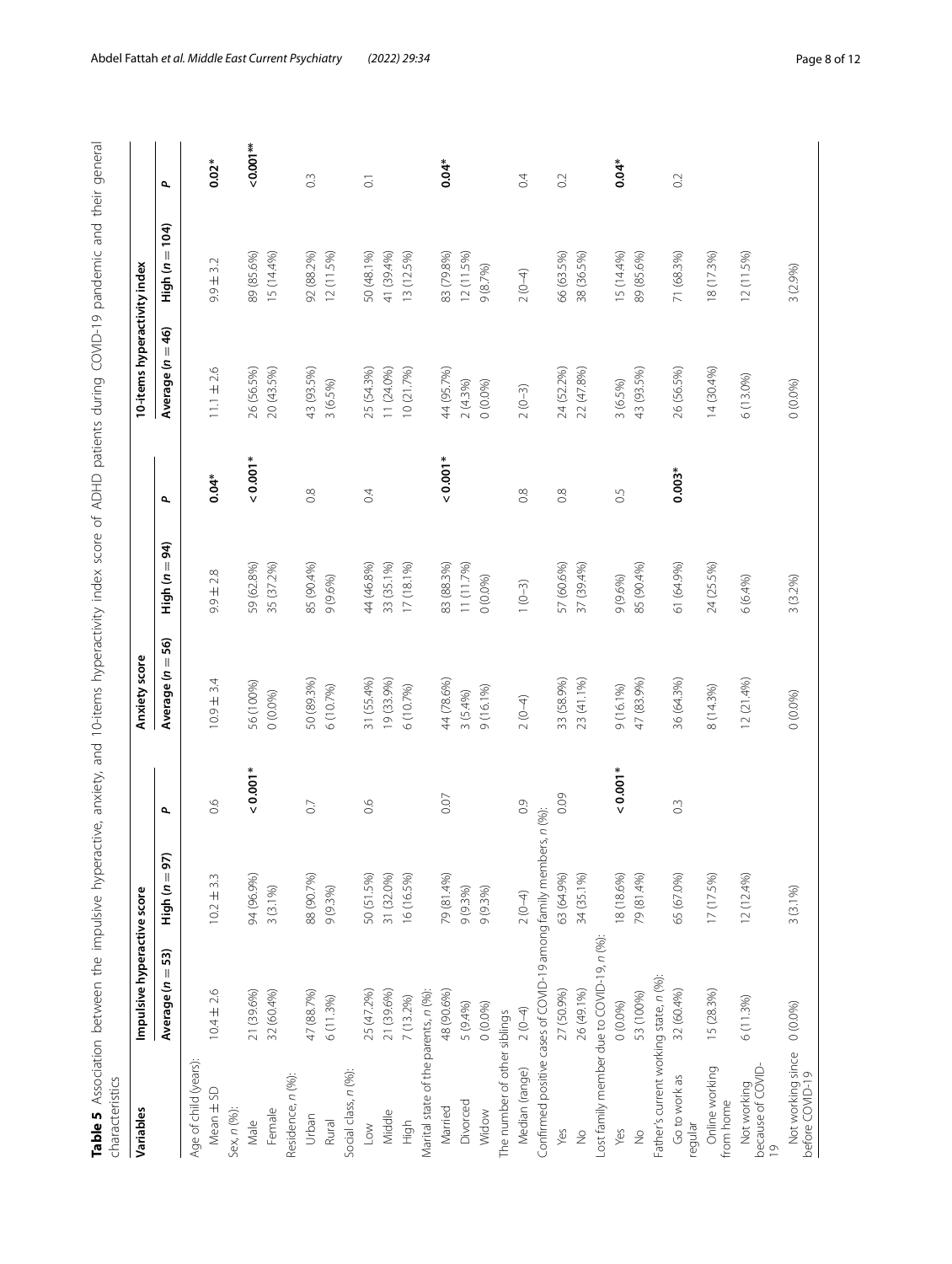| Table 5 (continued)                             |                                                                                  |                   |                  |                                        |               |          |                              |                          |                  |
|-------------------------------------------------|----------------------------------------------------------------------------------|-------------------|------------------|----------------------------------------|---------------|----------|------------------------------|--------------------------|------------------|
| Variables                                       | Impulsive hyperactive score                                                      |                   |                  | Anxiety score                          |               |          | 10-items hyperactivity index |                          |                  |
|                                                 | Average (n = 53)                                                                 | High ( $n = 97$ ) | ٩                | Average (n = 56)                       | High (n = 94) | ٩        | Average (n = 46)             | $\mathsf{High}\ (n=104)$ | ٩                |
| Mother's current working state, n (%):          |                                                                                  |                   |                  |                                        |               |          |                              |                          |                  |
| Not working<br>because of COVID-                | 20 (37.7%)                                                                       | 41 (42.3%)        | $0.\overline{3}$ | 23 (41.1%)                             | 38 (40.4%)    | 03       | 22 (47.8%)                   | 39 (37.5%)               | $\sim$           |
| Not working since 12 (22.6%)<br>before COVID-19 |                                                                                  | 29 (29.9%)        |                  | 15 (26.8%)                             | 26 (27.7%)    |          | 9 (19.6%)                    | 32 (30.8%)               |                  |
| Online working<br>from home                     | 15 (28.3%)                                                                       | 15 (15.5%)        |                  | 12(21.4%)                              | 18 (19.1%)    |          | 12 (26.1%)                   | 18 (17.3%)               |                  |
| Go to work as<br>regular                        | 6(11.3%)                                                                         | 12(12.4%)         |                  | 6(10.7%)                               | 12 (12.8%)    |          | 3 (6.5%)                     | 15(14.4%)                |                  |
|                                                 | Direct follow-up with a psychiatrist since COVID-19, n (%):                      |                   |                  |                                        |               |          |                              |                          |                  |
| Yes                                             | 3 (5.7%)                                                                         | $3(3.1\%)$        | $0.\overline{3}$ | 3(5.4%)                                | 3 (3.2%)      | С.       | 3(6.5%)                      | 3 (2.9%)                 | $\frac{3}{2}$    |
| $\frac{1}{2}$                                   | 50 (94.3%)                                                                       | 94 (96.9%)        |                  | 53 (94.6%)                             | 91 (96.8%)    |          | 43 (93.5%)                   | 101 (97.1%)              |                  |
|                                                 | The compliance of the ADHD children on treatment as compared to before COVID-19: |                   |                  |                                        |               |          |                              |                          |                  |
| Compliant                                       | 58 (59.7%)                                                                       | 16 (30.1%)        | $0.032*$         | 47 (84%)                               | 48 (51.1%)    | $0.006*$ | 28 (60.8%)                   | 32 (30.7%)               | $0.032*$         |
| Non-compliant                                   | 39 (40.3%)                                                                       | 37 (69.8%)        |                  | 9(16%)                                 | 46 (48.9%)    |          | 18 (39.2%)                   | 72 (69.3%)               |                  |
|                                                 | The parent's attitude towards the child's behavior problems                      |                   |                  | as compared to before COVID-19, n (%): |               |          |                              |                          |                  |
| Not abusive                                     | 9 (17.0%)                                                                        | 17 (17.6%)        | $\overline{0}$   | 0(0.0%)                                | 26 (27.6%)    | $0.001*$ | 3(6.5%)                      | 23 (22.1%)               | $\overline{0}$ . |
| Verbally abusive                                | 18 (34.0%)                                                                       | 12(12.4%)         |                  | 6(10.7%)                               | 24 (25.5%)    |          | 8 (39.1%)                    | 12 (11.5%)               |                  |
| Both verbally and<br>physically abusive         | 26 (49.0%)                                                                       | 68 (70.0%)        |                  | 50 (89.3%)                             | 44 (46.9%)    |          | 25 (54.4%)                   | 69 (66.4%)               |                  |
| *significant, **highly siginificant             |                                                                                  |                   |                  |                                        |               |          |                              |                          |                  |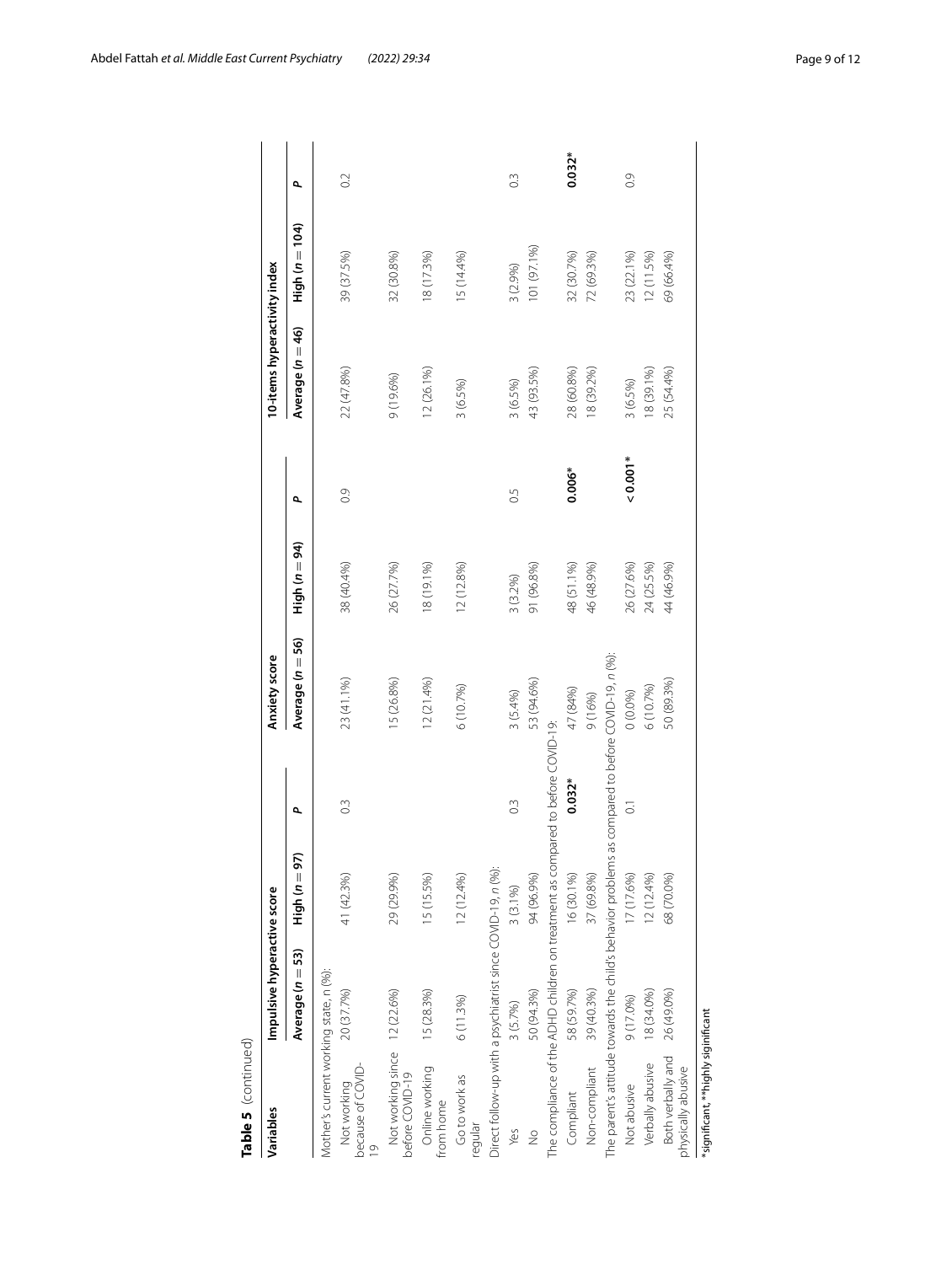they might require maintaining their mental well-being throughout the pandemic [[9\]](#page-10-8).

To our knowledge, our study is one of a few studies in Egypt to examine the efect of COVID-19 on a sensitive population of ADHD patients, to compare their behavior to the period before COVID-19. This research established a link between the time of transition and constraint associated with COVID-19 and a worsening of ADHD symptoms in these individuals during the pandemic, most signifcantly, in the psychosomatic and anxiety symptoms. Additionally, several children maintained their issues at the same level, and only a small number of children made any improvement toward resolving their behavioral concerns during the constraint time. ADHD individuals have a poor capacity for adapting to uncertainty, which makes following instructions and interpreting the overall situation diffcult. According to Cortese et al. 2020, the pressured atmosphere at home and the hostile surroundings, both of which disturb young children's typical rhythm, enhance the chance of much more signifcant hyperactive and impulsive problems. Furthermore, the nature of the disorder itself contributes to the worsening of symptoms [[21](#page-10-20)].

In accordance with our results, Zhang et al. [\[8](#page-10-7)] observed that ADHD symptoms deteriorated signifcantly during the coronavirus outbreak when relative to their pre-pandemic condition. Additionally, Shah R. et al. [\[22](#page-10-21)] discovered that ADHD symptomatology had deteriorated in half of their participating subjects during the lockout caused by the pandemic manifesting as an increase in the level of activity, irritability, or conduct symptoms. We must put into consideration that the instability in emotion and decreased adaptive functioning are signifcantly related to the primary symptomatology of ADHD patients [[23](#page-10-22)[–25](#page-11-0)].

Although Bobo et al., in their study, discovered identifed decreases in restlessness in relation to the lowering of anxiety caused by the enforced routine of educational activity with less academic stress and routines that corresponded to the children's cycles. Also, the improved self-esteem of the children as a result of receiving less unfavorable remarks, while other parents reported a worsening of oppositional behavior, emotional outbursts, and insomnia [[26](#page-11-1)].

Unfortunately, all of our participants stopped attending their behavioral therapy center and 74.1% were not compliant with their medications. While 96% of the ADHD patients did not have a direct follow-up with their psychiatrist since COVID-19. In the study of Shah R. et al., which detected the efect of the pandemic and its measures on the patients and their families, they documented that more than half of parents reported having problems obtaining prescriptions for their children affecting their children's compliance  $[22]$  $[22]$ . This was a signifcant catastrophic drawback of the pandemic on those patients, which needs extensive attention and care to help this group of patients retain their compliance and improve their symptoms. We must balance the safety of our patients on one side and their mental health on the other. We think that ADHD patients adapt better to brief lockdowns; Waite P et al. found that children placed in lockdown for 3 months exhibited more severe behavioral problems [[27](#page-11-2)].

Moreover, we revealed that 62.7% of the parents were verbally and physically abusive towards their children's behavior problems compared to the prepandemic state. The study by Shah R. et al. [[22](#page-10-21)] reported that many parents reported an increase in their negative emotions and undesirable behaviors towards their children, such as impatience, yelling at the kid, slapping, verbal abuse, and disciplining their children [\[19\]](#page-10-18). We think that this may represent the disorder's nature in that if the parents are obligated to spend more hours with the children and are forced to take care of their children 24/7 during the time of constraint caused by the pandemic, they may become weary and respond negatively to them. It is critical to give psychoeducation to parents, who should alternate managing ADHD patients and have a pause or rest to control their feelings and actions. ADHD patients have significant difficulties with their social, cognitive, and academic performance. These patients have to comply with their medications to manage these difficulties [[28](#page-11-3)], which might affect the individuals' and families' well-being [[29\]](#page-11-4). To be a parent of an ADHD patient is a demanding and challenging job. Handling the psychosocial problems of their children make them feel unqualified, which harm their psychological state [[30\]](#page-11-5). Dealing with such a patient during a stressful environment of COVID-19 added tremendous pressure on their families who have to deal with the pandemic drawbacks, among them the financial impact, the losing jobs and the fear of being infected or losing loved ones, all of contribute to the stress of those parents which may significantly affect the way they are managing their children' behavior.

#### **Limitation of the study**

We could not conduct a formal psychiatric interview due to the lockdown measures with our patients. Also, some of our data were obtained subjectively by the parents rather than applying a specific questionnaire directly to the children. Moreover, we could not investigate additional aspects, like familial relationships, other pressures, and parental personal traits, which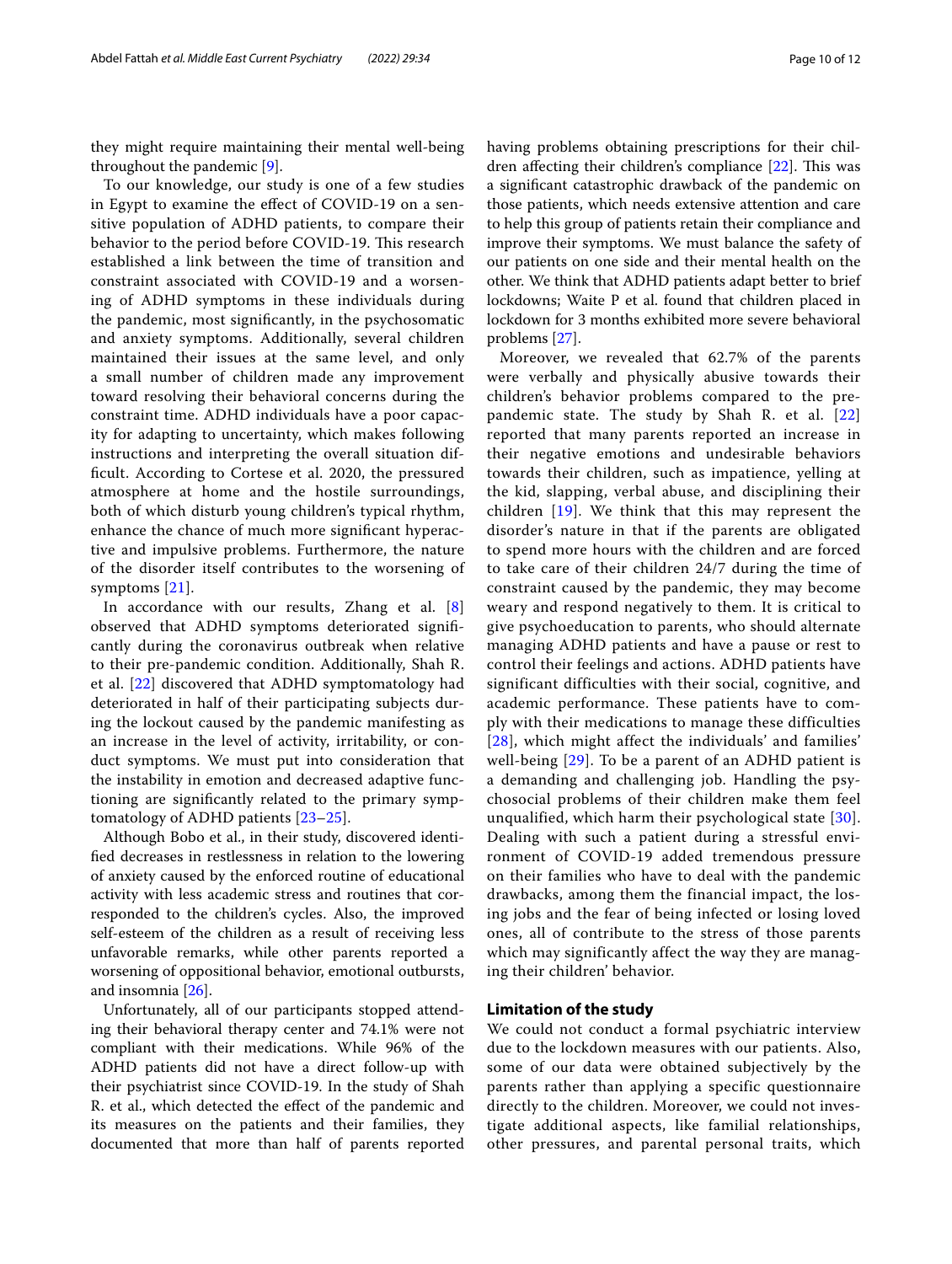may affect the improvement or deterioration of our patient's symptoms.

#### **Conclusions**

To conclude, according to this study, the lockdown induced by the COVID-19 outbreak had aggravated symptoms in a considerable proportion of children and adolescents with ADHD that requires professional care. Furthermore, the patients' psychiatric follow-up and medication adherence were signifcantly impacted. Moreover, the lockdown has resulted in a rise in aggressive behavior by parents against their children.

#### **Abbreviations**

ADHD: Attention deficit hyperactivity disorder; CPRS-48: Conner's Parent Rating Scale Revised-short version; COVID-19: Coronavirus disease of 2019; WHO: World Health Organization; SARS: Severe acute respiratory syndrome.

#### **Acknowledgements**

Not applicable.

#### **Authors' contributions**

NR and AY designed the work. AY, AE, SI, and NR acquisition, analysis, interpretation of data, drafting the article, and substantively revising it. NR wrote the fnal manuscript. All authors agreed with these results and conclusions and read and approved the fnal manuscript.

#### **Funding**

No funding support.

#### **Availability of data and materials**

All the data are included in the study.

#### **Declarations**

#### **Ethics approval and consent to participate**

Official permission was obtained from Institutional Review Board at the Faculty of Medicine, Zagazig University Hospitals (ZU-IRB#6393). An electronic informed consent was obtained from the participants after clarifying the study's aim, methods, and duration of the study through an online google form by answering an obligatory yes or no question defning their acceptance to participate in the study. Study participants had the right to withdraw from the study at any time and without negatively affecting their medical care.

#### **Consent for publication**

Not applicable.

#### **Competing interests**

The authors declare that they have no competing interests.

#### **Author details**

<sup>1</sup> Department of Psychiatry, Faculty of Medicine, Zagazig University, Zagazig, Egypt. <sup>2</sup> Faculty of Medicine, Zagazig University, Zagazig, Egypt.

# Received: 13 February 2022 Accepted: 9 April 2022

#### **References**

<span id="page-10-0"></span>Qian X, Ren R, Wang Y, Guo Y, Fang J, Wu ZD, ... & Members of Steering Committee, Society of Global Health, Chinese Preventive Medicine Association (2020) Fighting against the common enemy of COVID-19: a practice of building a community with a shared future for mankind. Infect Dis Poverty 9(02):8–13

- <span id="page-10-1"></span>2. Lu R, Zhao X, Li J, Niu P, Yang B, Wu H, Wang W, Song H, Huang B, Zhu N et al (2020) Genomic characterization and epidemiology of 2019 novel coronavirus: implications for virus origins and receptor binding. Lancet 395:565–574
- <span id="page-10-2"></span>3. Berger ZD, Evans NG, Phelan AL, Silverman RD (2020) Covid-19: control measures must be equitable and inclusive. BMJ 368:m1141
- <span id="page-10-3"></span>4. Arden MA, Chilcot J (2020) Health psychology and the coronavirus (COV- ID-19) global pandemic: a call for research. Br J Health Psychol 25:231–232
- <span id="page-10-4"></span>5. Thapar A, Cooper M (2016) Attention defcit hyperactivity disorder. Lancet 387:1240–1250
- <span id="page-10-5"></span>6. Polanczyk G, De Lima MS, Horta BL, Biederman J, Rohde LA (2007) The worldwide prevalence of ADHD: a systematic review and metaregression analysis. Am J Psychiatry 164:942–948
- <span id="page-10-6"></span>7. Patel A, Medhekar R, Ochoa-Perez M, Aparasu RR, Chan W, Sherer JT, Alonzo J, Chen H (2017) Care provision and prescribing practices of physicians treating children and adolescents with ADHD. Psychiatr Serv 68:681–688
- <span id="page-10-7"></span>8. Zhang J, Shuai L, Yu H, Wang Z, Qiu M, Lu L et al (2020) Acute stress, behavioural symptoms and mood states among school-age children with attention-defcit/hyperactive disorder during the COVID-19 outbreak. Asian J Psychiatry 51:102077
- <span id="page-10-8"></span>Yao H, Chen JH, Xu YF (2020) Patients with mental health disorders in the COVID-19 epidemic. Lancet Psychiatry 7:e21
- <span id="page-10-9"></span>10. Jiao WY, Wang LN, Liu J, Fang SF, Jiao FY, Pettoello-Mantovani M, Somekh E (2020) Behavioral and emotional disorders in children during the COVID-19 epidemic. J Pediatr 221:264–266. [https://doi.org/10.1016/j.](https://doi.org/10.1016/j.jpeds.2020.03.013) [jpeds.2020.03.013](https://doi.org/10.1016/j.jpeds.2020.03.013)
- <span id="page-10-10"></span>11. Lee J (2020) Mental health efects of school closures during COVID-19. Lancet Child Adolesc Health 4(6):421. [https://doi.org/10.1016/S2352-](https://doi.org/10.1016/S2352-4642(20)30109-7) [4642\(20\)30109-7](https://doi.org/10.1016/S2352-4642(20)30109-7)
- <span id="page-10-11"></span>12. Purper-Ouakil D, Wohl M, Michel G, Mouren MC, Gorwood P (2004) Symptom variations in ADHD: the importance of context, development and comorbidity. Encephale 30(6):533–539. [https://doi.org/10.1016/s0013-](https://doi.org/10.1016/s0013-7006(04)95467-x) [7006\(04\)95467-x](https://doi.org/10.1016/s0013-7006(04)95467-x)
- <span id="page-10-12"></span>13. Faul F, Erdfelder E, Lang AG et al (2007) G\*Power 3: a fexible statistical power analysis program for the social, behavioral, and biomedical sciences. Behav Res Methods 39:175. <https://doi.org/10.3758/BF03193146>
- <span id="page-10-13"></span>14. Dean, A., Sullivan, K., Soe, M. (2013). OpenEpi: open source epidemiologic statistics for public health. Updated 2013/4/6. [https://www.OpenEpi.com](https://www.openepi.com).
- <span id="page-10-14"></span>15. Fahmy S, El-Sherbini AF (1983) Determining simple parameters for social classifcations for health research. Bull High Inst Public Health 13(5):95–108
- <span id="page-10-15"></span>16. El-Sheikh M, Sadek A, Omar AM, El Nahas G (2003) Psychiatric morbidity of frst-degree relatives of a sample of ADHD children [unpublished MD thesis]. Institute of Psychiatry, Ain Shams University, Egypt
- <span id="page-10-16"></span>17. El-Deliawi MH, Mahfouz R, Ragab L (1992) A reliability and validity study of a rating scale for attention defcit hyperactivity disorder in Egyptian children and adolescents. Egypt J Psychiat 15:l
- <span id="page-10-17"></span>18. IBM (2020) IBM SPSS statistics for windows, version 27. IBM Corp, Armonk [http://www-01.ibm.com/support/docview.wss?uid](http://www-01.ibm.com/support/docview.wss?uid=swg27049428)=swg27049428
- <span id="page-10-18"></span>19. Li Q, Guan X, Wu P, Wang X, Zhou L, Tong Y, Ren R, Leung KSM, Lau EHY, Wong JY et al (2020) Early transmission dynamics in Wuhan, China, of novel coronavirus-infected pneumonia. N Engl J Med 382:1199–1207
- <span id="page-10-19"></span>20. Lima CKT, Carvalho PMM, Lima IAAS, Nunes JVAO, Saraiva JS, de Souza RI, da Silva CGL, Neto MLR (2020) The emotional impact of Coronavirus 2019-nCoV (new Coronavirus disease). Psychiatry Res 287:112915
- <span id="page-10-20"></span>21. Cortese S, Asherson P, Sonuga-Barke E, Banaschewski T, Brandeis D, Buitelaar J, Coghill D, Daley D, Danckaerts M, Dittmann RW, Doepfner M, Ferrin M, Hollis C, Holtmann M, Konofal E, Lecendreux M, Santosh P, Rothenberger A, Soutullo C, Simonoff E (2020) ADHD management during the COVID-19 pandemic: guidance from the European ADHD guidelines group. Lancet Child Adolesc Health 4(6):412–414. [https://doi.org/10.](https://doi.org/10.1016/S2352-4642(20)30110-3) [1016/S2352-4642\(20\)30110-3](https://doi.org/10.1016/S2352-4642(20)30110-3)
- <span id="page-10-21"></span>22. Shah R, Raju VV, Sharma A, Grover S (2021) Impact of COVID-19 and lockdown on children with adhd and their families-an online survey and a continuity care model. J Neurosci Rural Pract 12(1):71–79. [https://doi.](https://doi.org/10.1055/s-0040-1718645) [org/10.1055/s-0040-1718645](https://doi.org/10.1055/s-0040-1718645)
- <span id="page-10-22"></span>23. Anastopoulos AD, Smith TF, Garrett ME, Morrissey-Kane E, Schatz NK, Sommer JL (2011) Self-regulation of emotion, functional impairment, and